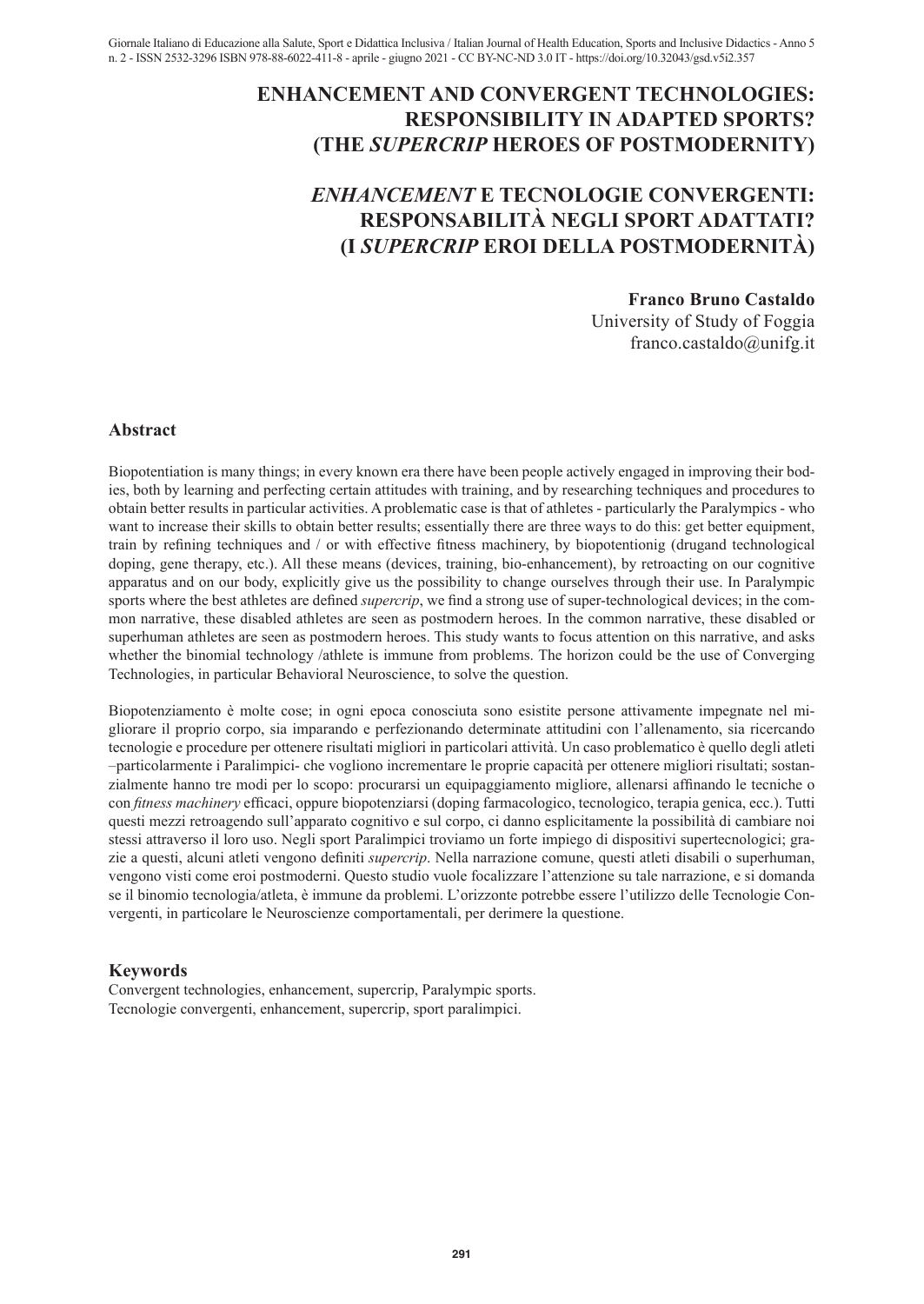## **1. Introduction**

In 1956 G. Anders wrote his most important text: "the Obsolescence of Humankind", where he analyzes human feelings with technologies, summarizing that these "go beyond the human by making man something antiquated". In 1980 he published a second volume on the same theme, with the subtitle: "On the destruction of life in the era of the third industrial revolution". After more than forty years we will talk about the fourth industrial revolution, that of Convergent Technologies (CT), that is, *enabling technologies and knowledge systems that mutually support each other in achieving a common goal* (EU-Cordis, 2004).

This will lead to Industry 4.0, (Zamagni, 2019) which includes sectors such as *Nanotechnology, Biotechnology, Infotechnology and Cognitive science* (NBIC).

In Cognitive Sciences, Neuroscience will have privileged space; these indicate "the scientific disciplines that study the organization and functioning of the nervous system, SN, peripheral and central" (Mandolesi, 2012) and involve the use of biological, mechanical and computer technologies for these purposes, as well as the treatment of neurological pathologies.

Technological developments related to neuroscience –neurotechnology- have opened up to the exploration of the biology of the human brain and the SN, highlighting the connections with behavior.

Recently, it has been demonstrated that the brain extends the perception of the body also to the tools that interact with it (Miller et all, 2019); these devices used in real life can be incorporated into what is identified as the Body Schema (BS) (Baccarini et al., 2014; Cardinali et al., 2011,2012).

One of the great techno-scientific fields of application of cognitive neuroscience is that of BCI (*Brain-Computer-Interface*), that is the Brain-Computer connections; from these studies it will even be possible to have a sort of Olympiad -Cybatlon- for athletes supported by BCI technology. It is in this context that *Human Enhancement* (HE) fits; the term refers to the (not essential) enhancement of activities in the fields of genetics, pharmacology and bioengineering (Giglio, 2014). It comes to life in that cultural soup that has been excellently called Liquid-Society (Bauman, 1999; Castaldo, 2020) tailored to individual freedom of choice, where concepts such as *therapy* are reinterpreted: if we can cure pathologies, what can we do for those who are healthy?

The health concept of postmodernity corresponds to *Better than well*, (PCB US, 2003; Elliott, 2003); the role of medicine expands to different areas, such as sexuality, behavior, aesthetics, intellectual performance, sport, with the sole aim of improving individual well-being; with the HE, we pass from *restituito ad integrum* to *trasformatio ad optimum* (Gordijn & Chadwick, 2008; Giglio, 2014).

The laboratory mostly used for technoscientific experiments are the military and sports fields, which cultivate experiments to transcend human performance through technoscientific and biomedical means (Le Dévédec, 2020; Spanish and Giglio 2011). The advancement of the NBIC has led to a very important ethical-legal debate on HE, arousing bioethical and / or technoetic reflections (Pallanzani, 2017); the work we present offers questions about sports activities: Are there any limits? Are there any unknown factors Are there any precautions? These are the questions we face.

#### **2. Converging Technologies & Sport**

Technology in all its forms has virtually transformed every aspect of sport and its business, influencing everything, from athlete training programs and sports broadcast production processes to local experiences and stadium construction. Its influence is such that some estimates predict that the global sports technology market will exceed \$ 31 billion by 2024 (Brightman, 2017; Long, 2020).

From the amateur to the professional or *elite* level, sport is a highly competitive occupation; very often large sums of money depend on fractions of a second or tenths of a centimetre. Many measurable records have been influenced by the availability of advanced technologies: at the Olympics of 1896, in the pole vault (the pole was made of bamboo) Hoyt won by jumping 3.30 m; the record in 2020 with a fiberglass pole was 6.18m. Sports technology is a means of achieving interests and goals in various activities; it ranges from tools, to machines, to substances and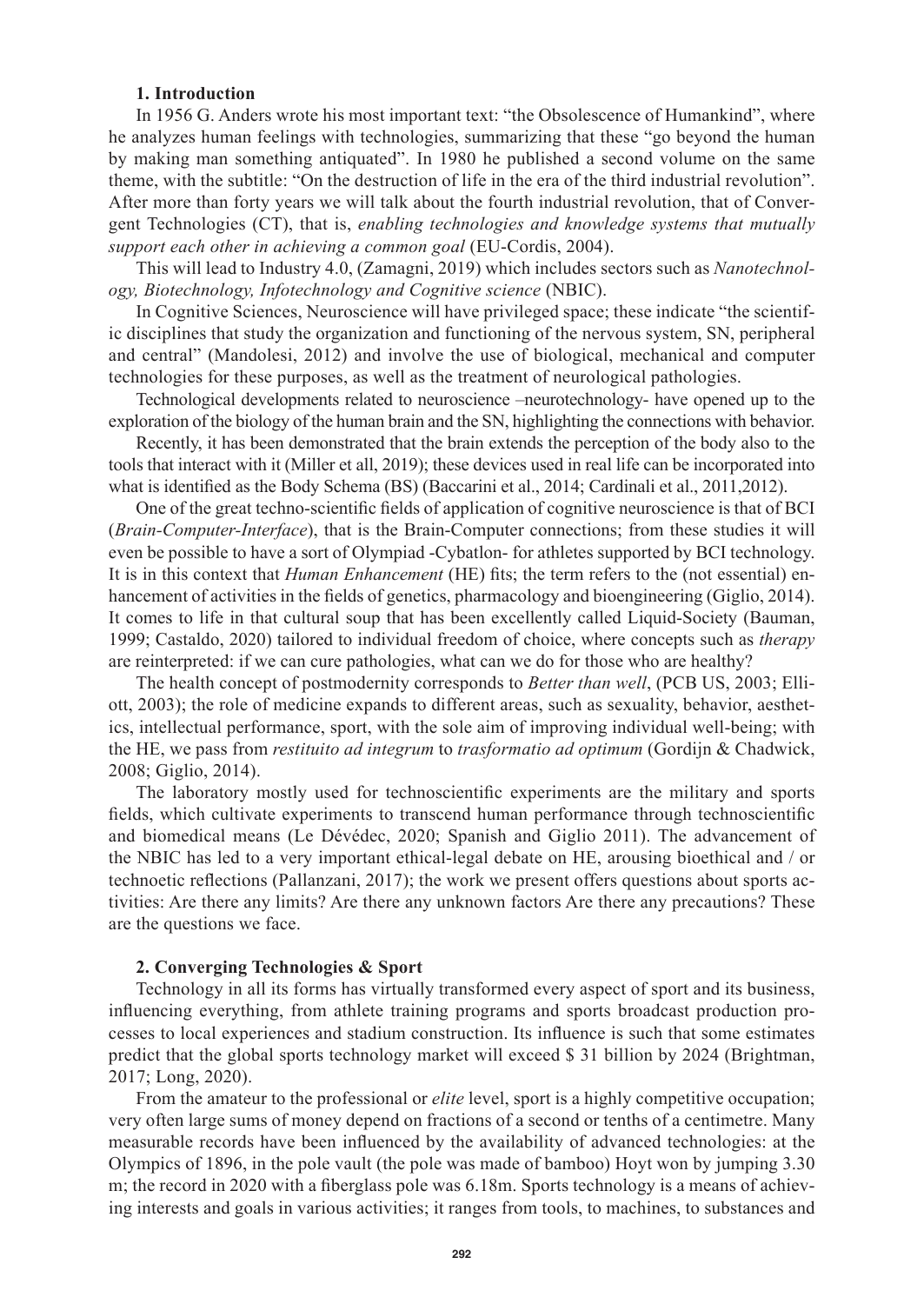methods used even outside the competitive context (Loland, 2002).

The literature on these influences or changes is already plentiful, but a good review can be found in Dyer (2015) who analyzes 56 authors with 31 cases over thirty years; Golf in the foreground, followed by Athletics and Cycling. The sports sector which, however, sees the greatest use of technologies - and major issues - is the Paralympic one (Burkett, 2011; Wolbring, 2012; Purdue & Howe 2012).

According to Howe (2011) technology literally pushes the Paralympic Movement where many athletes depend on high-tech prosthetics or wheelchairs. An economic validation of this data comes from the IPC 2019 Report (*International Paralympic Committee*): the influx of investors, with the increase of participants to the Paralympic Games, offers a three-year growth that on average exceeds 9% per year. In 2018, as reported by the *European Sports Tech Report 2019*, the startup sector that combines sport and technologies almost reached  $\epsilon$  364 million, an increase of 27.4% compared to 2017. Many Paralympic specialties use wheelchairs, where the construction techniques and materials have evolved considerably; the ultra-light and ultra-resistant ones are made of titanium, with an average cost of up to  $\epsilon$  6,000 (Zappile, 2017).

The carbon fiber prostheses of the famous Oscar Pistorius are another example of a highly technological device; Wolbring, (2012) considers them to be devices created to exceed the typical performance of the human species. In this regard, Pallanzani (op. Cit.) consider that modern technologies do not converge, but *must* converge according to the sociomedical *mainstream*, which we can identify in HE. The first Cybatlon took place in 2016: it is a type of competition dedicated to ultra-disabled people who use advanced assistive technologies (BCI helmets, FES Functional Electrical Stimulation devices for amputees and / or para-quadriplegics with innervated prostheses or exoskeletons; it is considered by the media the first Olympics for transhumans or cyborgs (Wolbring 2018).

This is not news, given that we have been talking about- real-cyborgs since the English musician Neil Harbisson had an antenna implanted on his head due to a rare disease - achromatopsia - which does impede people to perceive colors. Thanks to the antenna, the colors are transmitted to the brain in the form of 360 sound waves; Neil sees this technology as an integral part of his body, an extension of his brain, not an accessory. In 2004 he was the first in the world to have *cyborg* identification in his identity card. Thus was born the myth of the *prosthetic panacea* that uses technologies to replace the body or make it obsolete, better known as *transhumanism*.

#### **3. Emerging Criticalities**

Over time, the Paralympic Games have gained a high presence of the public and a notable presence of sponsors; they are accompanied by a vast market of aerodynamic, light and resistant wheelchairs, as well as functional and adaptable ergonomic biomechanical prostheses. Sports performance with these technologies sometimes exceeds that of able-bodied people, and the most successful athletes are defined as *Supercrips*, superstorps (Howe & Silva, 2012). According to Berger (2008) *Supercrips* are individuals whose inspiring stories of courage, dedication and hard work show that you can do it, that the impossible can be challenged; they have good media *appeal* and less social stigma on their disability (in Italy we have Bebe Vio and - despite the accident - A. Zanardi).

The postmodern mainstream tends to describe disability from two opposite and intersecting points of view: pietism and heroism. Clogston (1990; 1993), Haller (1995), and Kama (2004) have dealt with the narratives of disability in the media; they divided it into two categories: Traditional and Progressive. In the Traditional one there are the following sub-categories: Medical, Supercrip, Social, Economic; in the Progressive one, there are the sub-categories: Civil Rights, Minorities, Cultural and Consumer Pluralism. The Supercrip even then, was tied to special events, or *superhuman.*

The term is also supported by the IPC which in London 2012, and Rio 2016, sponsored promotional campaigns with fascinating videos, having one word in common: Superhuman!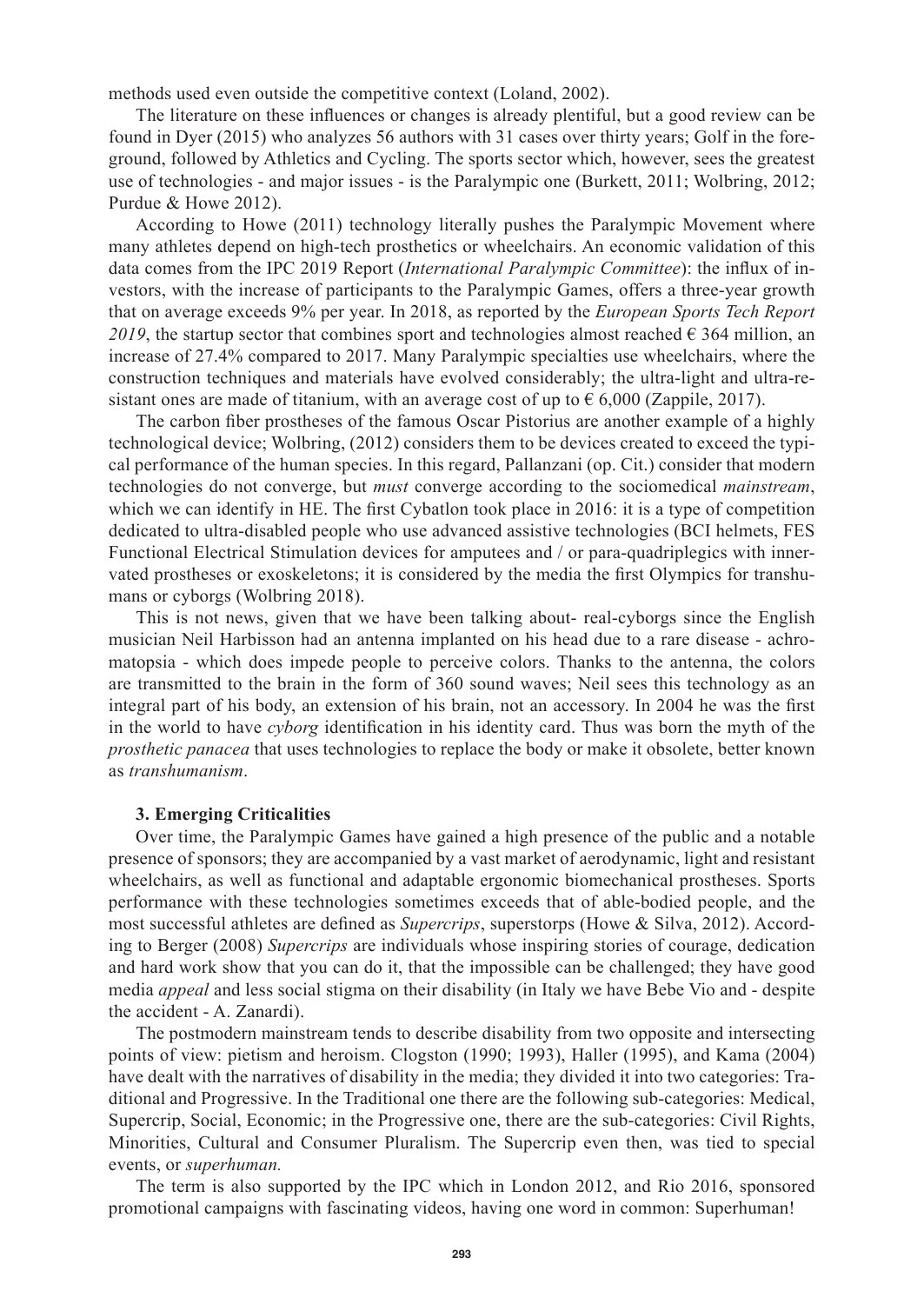The consequence was - beyond the enormous publicity - a decrease in participation of the number of disabled people in sport by 10% (Coles, 2018). It is not surprising, considering that the other side of the coin of the superhuman's are the disabled humans, with little means, little motivation, little institutional support; Supercrips do not endorse disability, but their ability!

We must also note as a correlation, that even among Paralympic athletes, cases of doping have been detected, including the terrible practice of *boosting* (Bhambhani et all, 2010).

Another important critical element comes from A. Iossa Fasano (psychiatrist) who in 2013 in one of his studies, postulated the "Bionic-prosthetic paradigm", where he poses the problem of the prosthetization of people, noting the *paradox of a mutation of the body experienced as a pathological alteration of psychic identity […] characterized by disturbing disorientation that can paralyze or push to impulsive and angry action*.

Analyzing and studying cases of people with prostheses, the author explains that "the Cyborg, a figure coming from science fiction and today observable in everyday life, is the one who, out of desire for improvement and embellishment or for life-saving necessity, must bring devices or organs from auto or hetero-transplant (sometimes from corpse) that alter the perception of oneself and the sense of identity. We no longer recognize ourselves and it is not possible to govern a possible connection to the self.

#### **4. Conclusions**

In 1997, Steadward & Peterson wrote the text *Paralympics: where heroes come*; unknowingly they triggered the diffusion of the term *Supercrip.* We do not think it is a pleasant expression; together with *Superhuman* or *Superathlete*, it is a stereotype, created by able-bodied people, responding to the phenomenology of the race and the exaltation of the event.

The *Supercrip*, suggests that all Paralympics are super, but in reality, no one ever talks about the super second or super third or the poor disabled from poor nations; a winner becomes famous, because he is a disabled person so able as to be acceptable (by the able-bodied).

The exceptional character of some athletes must be assessed on the criteria that respect the specific ethics of the Paralympic Games and must not be based on the premise that impairments make people special. If we want athletes with disabilities to be seen as real athletes and not as *Supercrips*, media coverage must play a significant educational role in increasing public awareness of the specificities of the Paralympics, namely, classifications, sports, performance, records, with the aim of informing and educating.

As for the issues of the relationship between the body and technologies, they are now a consolidated area of study; they are also part of the Paralympic Sport, where the use of high technologies are a key factor in winning.

With the evolution of CT and HE, prostheses are no longer a simple device to replace missing parts or to disguise the appearance, but can become part of the embodied identity and visible materiality of the disabled athlete (Tamari, 2017).

Further confirmation of this assumption also applies to wheelchair athletes: Harry Low in 2019, for the BBC, interviewed a number of disabled people who claimed to feel the wheelchair as an extension of themselves; Bronwyn Berg, in one of the interviews, affirmed to have covered her wheelchair with pointed wedges, "so as not to be touched".

The study we are proposing has no preclusions towards TCs or towards the postmodern direction of the HE, or other moral positions; we are grateful to the scientists who have particularly improved the lives of the disabled.

However, let us ask some unresolved questions: can the enhancement resulting from the use of CT influence human or sports behavior? If so, accompaniment, formation, and also checks are needed. Some answers could come precisely from the use of CT, using, among the NBICs, the sector of Behavioral Neuroscience or Neuropsychology; could help with their specific, and related analysis, resolution of issues between Emerging Technologies, Human Enhancement and Paralympic Sports.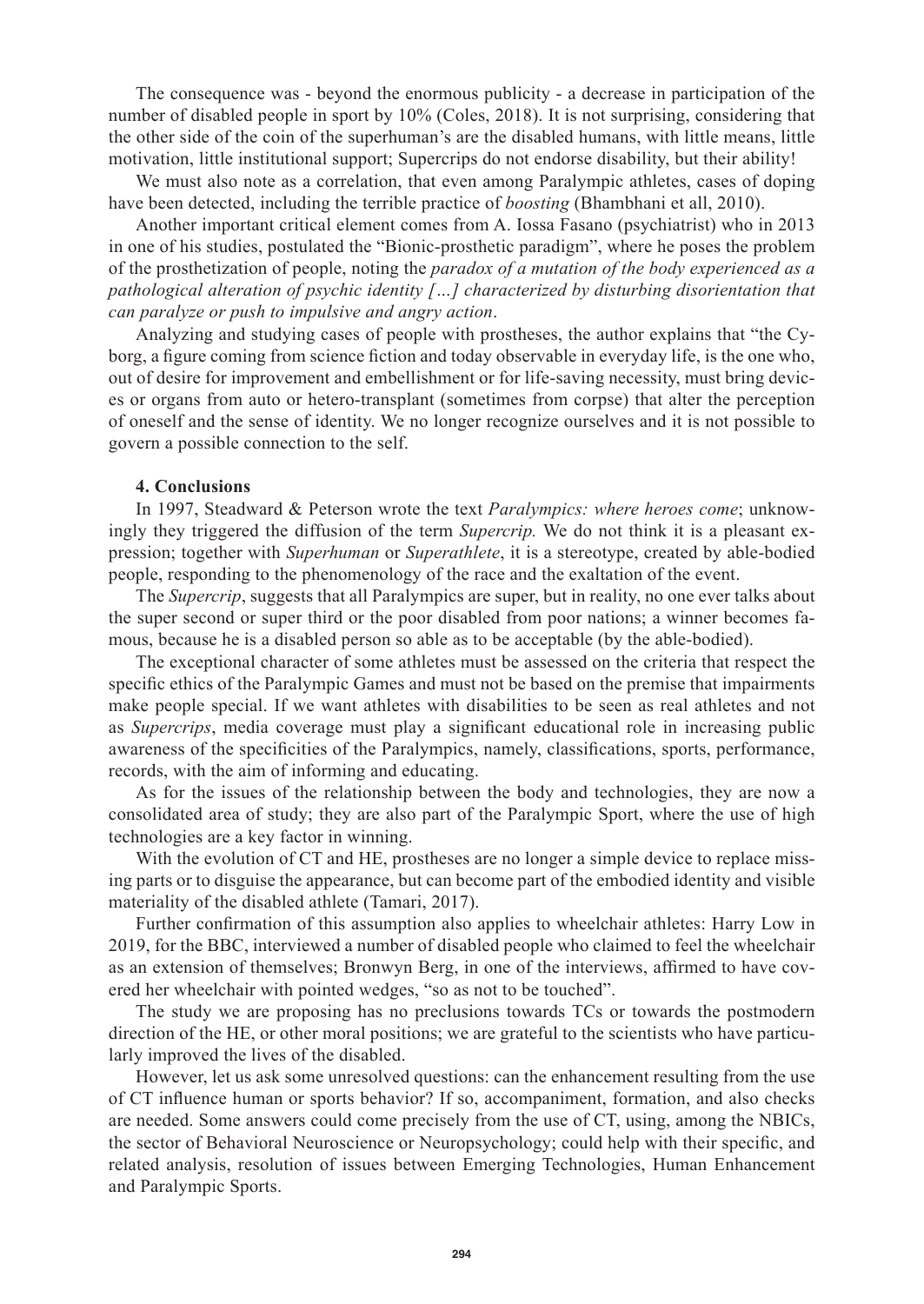## **References**

- Anders G., (1956) *L'uomo è antiquato. Considerazioni sull'anima nell'epoca della seconda rivoluzione industriale* Bollati Boringhieri, 2007Torino
- Anders G., (1980) *L'uomo è antiquato. Sulla distruzione della vita nell'epoca della terza rivoluzione industriale.* Bollati Boringhieri, 2007 Torino
- Baccarini M. (et all), (2014), Tool use imagery triggers tool incorporation in the body schema. *Frontiers in Psychology.* 2014:105.
- Bauman, Z. (2000). *Liquid Modernity.* Trad It. (2002). Modernità liquida. Roma-Bari: Laterza.
- Berger, R. J. (2008). Disability and the dedicated wheelchair athlete: Beyond the "supercrip" critique. *Journal of Contemporary Ethnography*, 37, 647–678.
- Bhambhani Y. (et all), (2010) Boosting in athletes with high-level spinal cord injury: knowledge, incidence and attitudes of athletes in paralympic sport. *Disabil Rehabil*;32(26):2172-90.
- Brightman Almagor Zohar & Co. (2017), Sports Tech Innovation in the Start-up Nation. Deloitte www2.deloitte.com/content/dam/Deloitte/il/Documents/finance/sport\_tech\_report\_shortpdf
- Burkett, B. (et al) (2011) Shifting boundaries in sports technology and disability: equal rights or unfair advantage in the case of O. Pistorius? *Disability & Society* V.26-5
- Cardinali L. (et all), (2011),, When action is not enough: Tool-use reveals tactile-dependent access to body schema. *Neuropsychologia.* 2011;(13):3750–3757.
- Cardinali L. (et all), (2012),, Grab an object with a tool and change your body: Tool-use-dependent changes of body representation for action. *Experimental Brain Research.* 2012;(2):259– 271.
- Castaldo F.B. (2019) Liquid Sportiness. Towards a new sports culture starting from primary school. *Formazione & Insegnamento* XVII – 3, 48-59.
- Clogston, J. S. (1993). Changes in coverage patterns of disability issues in three major American newspapers, 1976-1991. Paper presented to the *Association of Education in Journalism and Mass Communication*. Kansas City, Mo.
- Clogston, J.S. (1990). *Disability Coverage in 16 Newspapers.* Louisville: Advocado Press.
- Coles, B. (2018) Disabled sport in crisis as numbers of participants drop by ten per cent since London 2012. *The Telegraph*, 8/15.
- Dyer, B. (2015) The controversy of sports technology: a systematic review *Springerplus*. Sep18;4:524.
- Elliott, C. (2003) *Better Than Well: American Medicine Meets the American Dream.* Norton&- Co.
- EU-Cordis, (2004) https://cordis.europa.eu/article/id/24628-the-opportunities-and-challenges-of-converging-technologies/it
- Giglio, F. (2014) *Human enhancement. Status quaestionis, implicazioni etiche e dignità della persona*. Meudon Ed.
- Gordijn B., Chadwick R. (2008) (eds), *Medical Enhancement and Posthumanity*, Springer, p.1.
- Haller, B. (1995, Spring). Rethinking Models of Media Representation of Disability, *Disability Studies Quarterly*, 15:2.
- Howe PD & Silva CF (2017) The cyborgification of paralympic sport. *Mov Sport Sci* 97,17–25
- Howe, P.D. (2011). Cyborg and supercrip: The Paralympics technology and the (dis) empowerment of disabled athletes. *Sociology*, 45(5), 868–882.
- Iossa Fasano A. (2013) *Fuori di sé. Da Freud all'analisi del cyborg.* Ed.ETS
- Kama, A. (2004). Supercrips versus the Pitiful Handicapped: Reception of Disabling Images by Disabled Audience Members. *Communications* , 29 (4), 447-466.
- Le Dévédec N., (2020), The Biopolitical Embodiment of Work in the Era of Human Enhancement *Body & Society* Vol: 26:1,55-81
- Loland S. (2003) Technology in Sport. www.idrottsforum.org/2003-10-09
- Long M. (2020) Sports tech investment: Where are the venture capitalists spending their money? www.sportspromedia.com/from-the-magazine/peloton-ipo-zwift-strava-sports-tech-ven-